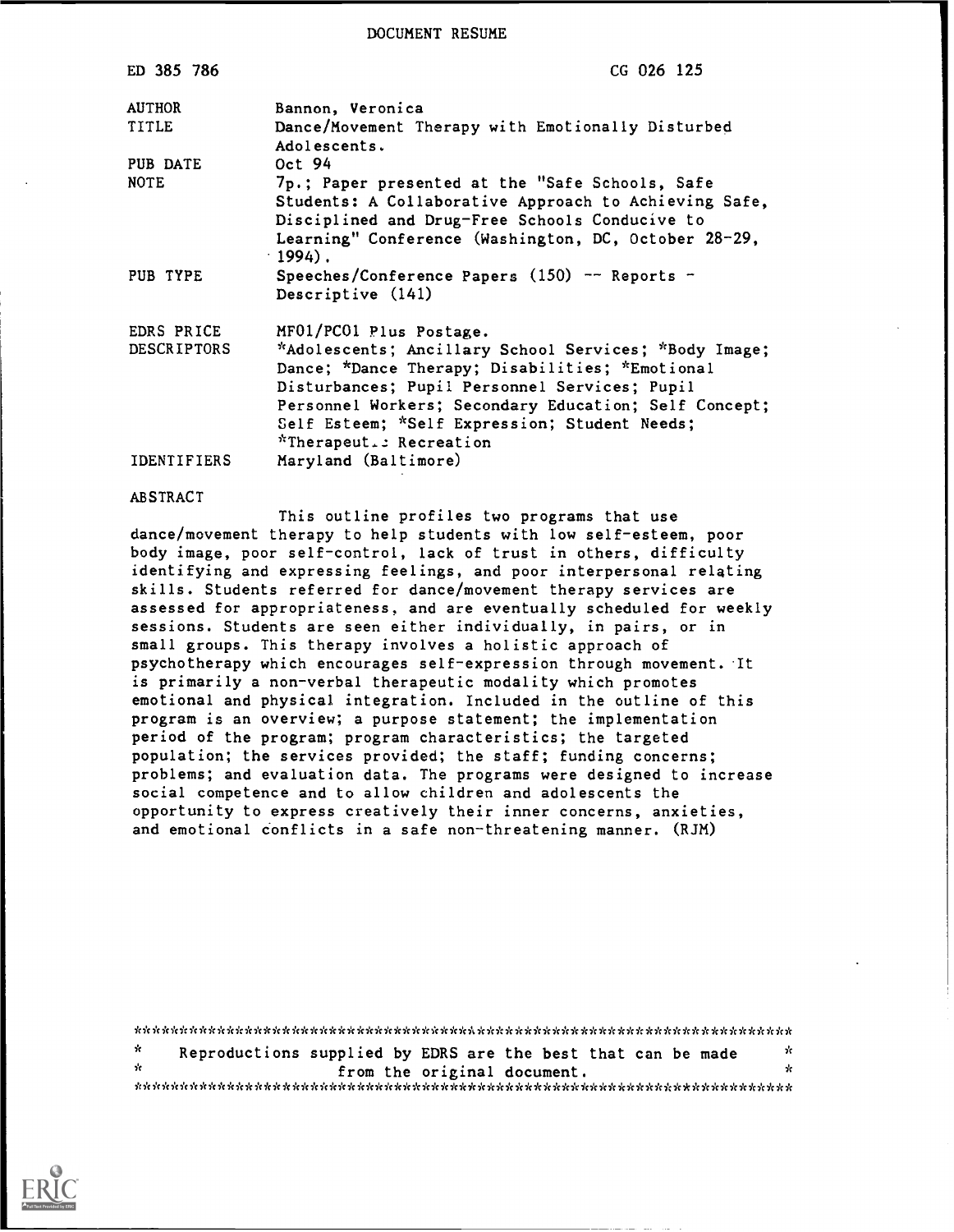$\bullet$ 

# Dance/Movement Therapy With Emotionally Disturbed Adolescents

Author: Veronica Bannon, MA, ADRT

Baltimore, MD

PERMISSION TO REPRODUCE THIS MATERIAL HAS BEEN GRANTED BY

V. BANNON

TO THE EDUCATIONAL RESOURCES **INFORMATION CENTER (ERIC)** 

U.S. DEPARTMENT OF EDUCATION<br>
C<sup>Hice</sup> of Educational Research and Improvement<br>
EDUCATIONAL RESOURCES INFORMATION<br>
CENTER (ERIC)<br>
CENTER (ERIC)<br>
CENTER (ERIC)<br>
CENTER (ERIC)<br>
This document has been reproduced as<br>
received f

- originating it
- C) Minor changes have been inade to improve reproduction quality
- Points of view or opinions stated in this<br>document do not necessarily represent<br>official OERI position or policy



 $\mathcal{A}$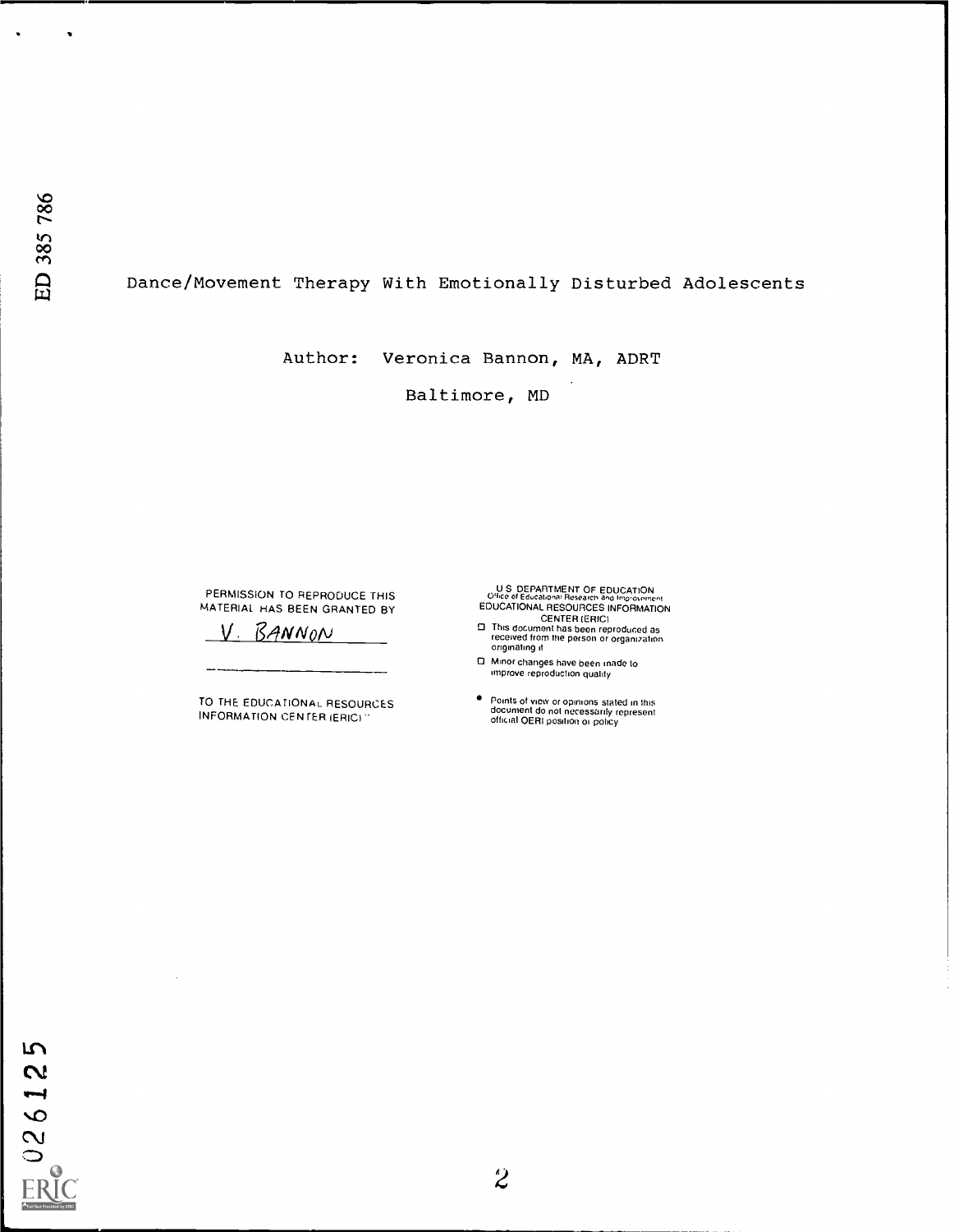#### Dance/Movement Therapy With Emotionally Disturbed Adolescents

Author: Veronica Bannon, MA, ADRT

Baltimore, MD

#### PROGRAM OVERVIEW:

The Catonsville Educational Center is the educational component of the Maryland state residential facility entitled the Regional Institute for Children and Adolescents. Within this educational setting, one full-time and one-part time dance/movement therapist is employed to address the needs of those students with low self-esteem, poor body image, poor self-control, lack of trust in others, difficulty identifying and expressing feelings, and poor interpersonal relating skills.

Students are referred for dance/movement therapy services, assessed for appropriateness, and eventually scheduled for weekly sessions. These sessions usually occur along the same time frame as one academic- period. Students are seen either individually, or in small group settings. Issues are identified, goals are determined and progress notes are written following each session. The dance/movement therapists attend both c.inical and educational meetings to discuss assessments, treatment goals and progress. Often families (and/or other agencies involved) are present. At the time of termination from services and/or discharge, a written summary of dance/movement therapy treatment is provided. In addition, the dance/movement therapists are often involved in presenting workshops for staff.

#### PROGRAM PURPOSE:

い N

Dance/movement therapy is a unique, holistic approach of psychotherapy VS which encourages self-expression through movement. It is a primarily nonverbal therapeutic modality which promotes emotional and physical

 $\mathbf{3}$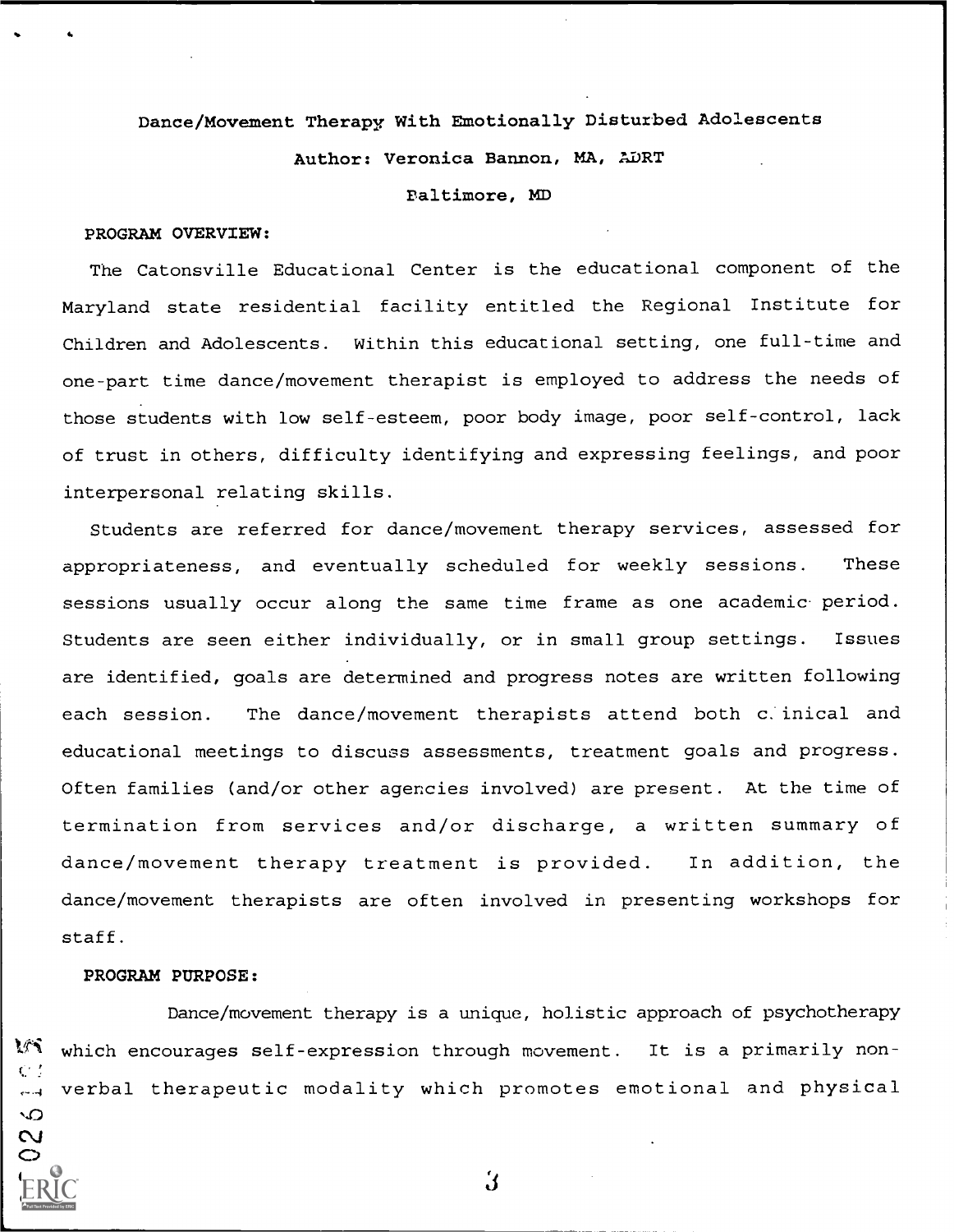integration. The body in motion provides the means of assessment as well as the mode of intervention. Within the dance/movement therapy context, children and adolescents are given the opportunity to creatively express their inner concerns, anxieties, and emotional conflicts in a safe, nonthreatening manner.

The dance/movement therapy process begins with the establishment of a safe environment. Within this context, a therapeutic relationship can be built. This relationship is based on acceptance, respect, empathy and trust. The dance/movement therapist demonstrates a respect for the child's level of functioning by engaging in activities with the child at his/her level. The therapist provides a climate in which the child feels free to risk new behaviors and modify old patterns. Accepting the child by accepting his/her movements is an important step in developing a therapeutic relationship and in promoting self-esteem. Mutual participation strengthens this budding relationship. The dance/movement therapist is then able to provide a creative, playful atmosphere where areas of conflict can be both identified and enacted.

Children and adolescents who have been brought up in unsafe environments build defenses to protect themselves. Often they have experienced fear and anxiety as a physiological response to their environment. Therefore, the defenses they have built are also physiological. These youngsters tend to be disconnected from their bodies, as well as from the world around them. They may not have experienced their bodies as safe as a result of subjection to violence, victimization, and/or abuse. Not only are they scared to feel, but they are equally afraid to open up to others.

In the dance/movement therapy context, children and adolescents are encouraged to explore their bodies in new ways. With the use of music,



 $\bf{4}$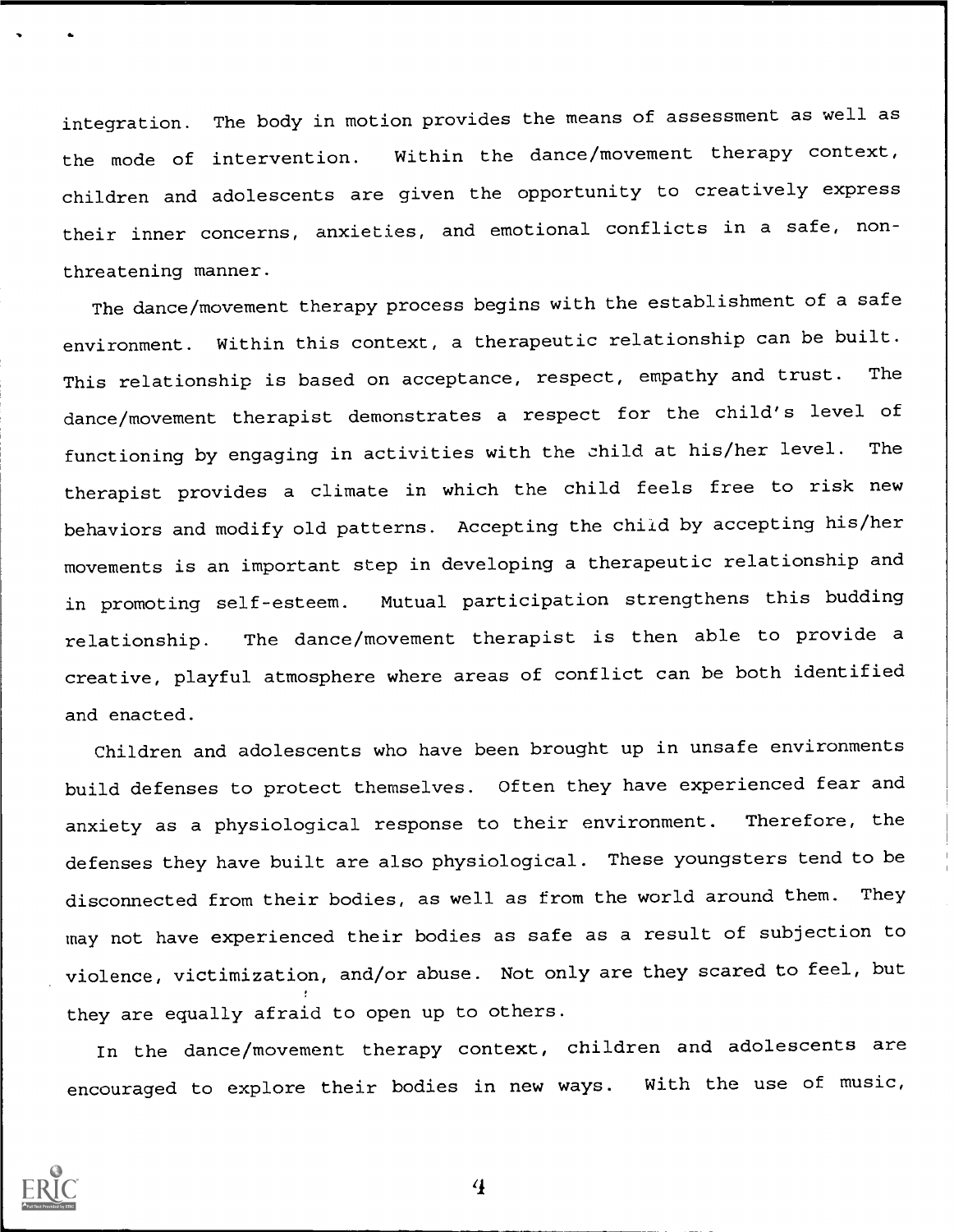props, and a safe atmosphere they are given opportunities to let down their defenses and express themselves. Through the movement experiences, and verbal connections, children are able to both identify and resolve conflicts. They eventually become more aware of themselves and their relationship to others.

By incorporating dance/movement therapy services into the educational setting, students are given an opportunity to safely express inner conflicts. The information gained by staff through this therapeutic modality 'is helpful in determining specific issues that interfere with academic and social progress.

### IMPLEMENTATION PERIOD:

This particular program has been in place for three years. Based on the positive effect dance/movement therapy services appeared to have on other special needs school systems as well as state run psychiatric facilities, RICA hired a full time dance/movement therapist in September 1991. Since then another part-time position has been filled by a dance/movement therapist to meet ongoing demands of the population for a non-threatening, nonjudgemental therapeutic modality. Within a month, the initial program was in place. This initial model has only adjusted slightly since its beginning.

#### CHARACTERISTICS:

The Regional Institute for Children and Adolescents is a 45 bed, state run facility for emotionally disturbed children and adolescents. Catonsville Educational Center academically services both the residential students and outpatient community students. Educational staff are employed by the county, city, and state.

TARGET POPULATION:



b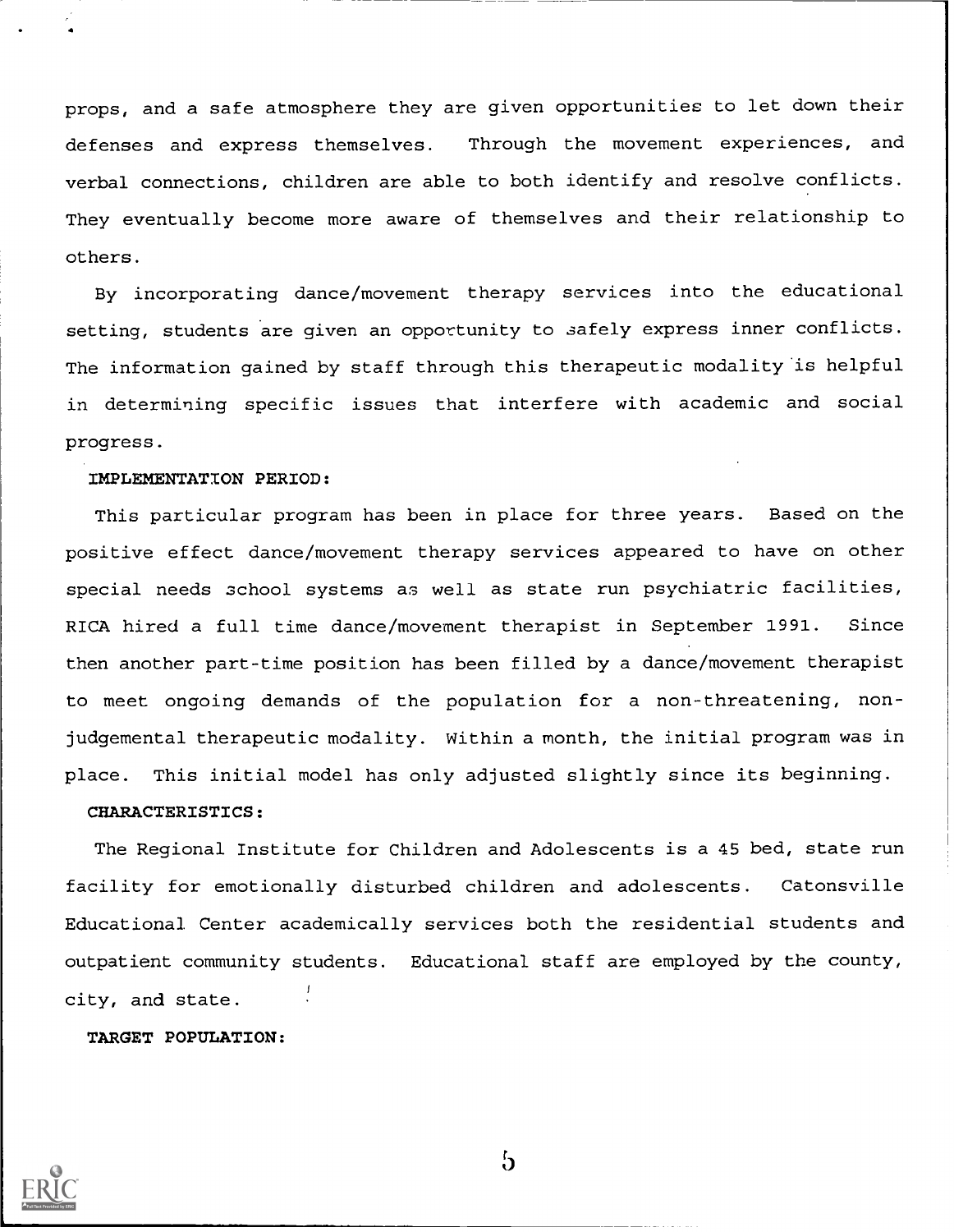All of the students are diagnosed with an emotional disturbance and many are learning disabled. Approximately 45 residential students and approximately 30 community students attend Catonsville Educational Center. About half of these students receive dance/movement therapy services. As mentioned previously, the students with issues of low self-esteem, impulsivity, aggressiveness, poor interpersonal relating skills, and poor expressive skills are the most likely candidates. Space is limited due to the limited dance/movement therapists employed (one FT and one PT).

#### SERVICES PROVIDED:

The dance/movement therapists provide weekly therapy sessions, weekly progress notes, inservices, case presentations, treatment plans, and discharge treatment summaries. As described earlier, within the dance/movement therapy sessions students address personal conflicts, maladaptive behaviors, relationship problems, and identity issues. In addition to dance/movement therapy services, other services provided are therapeutic recreation, art therapy, verbal psychotherapy, and speech therapy (if necessary).

#### STAFF:

One full time and one part time dance/movement therapist [is] employed through RICA. The dance/movement therapy program is run by these staff and supervised by the rehabilitation services department head. Clinical supervision of the expressive therapists is provided by the medical director.

## FUNDING:

Funding for these services is provided through the state of Maryland. Dance/movement therapists' salaries are comparable to that of a licensed social worker.

PROBLEMS:



 $\mathbf{h}$